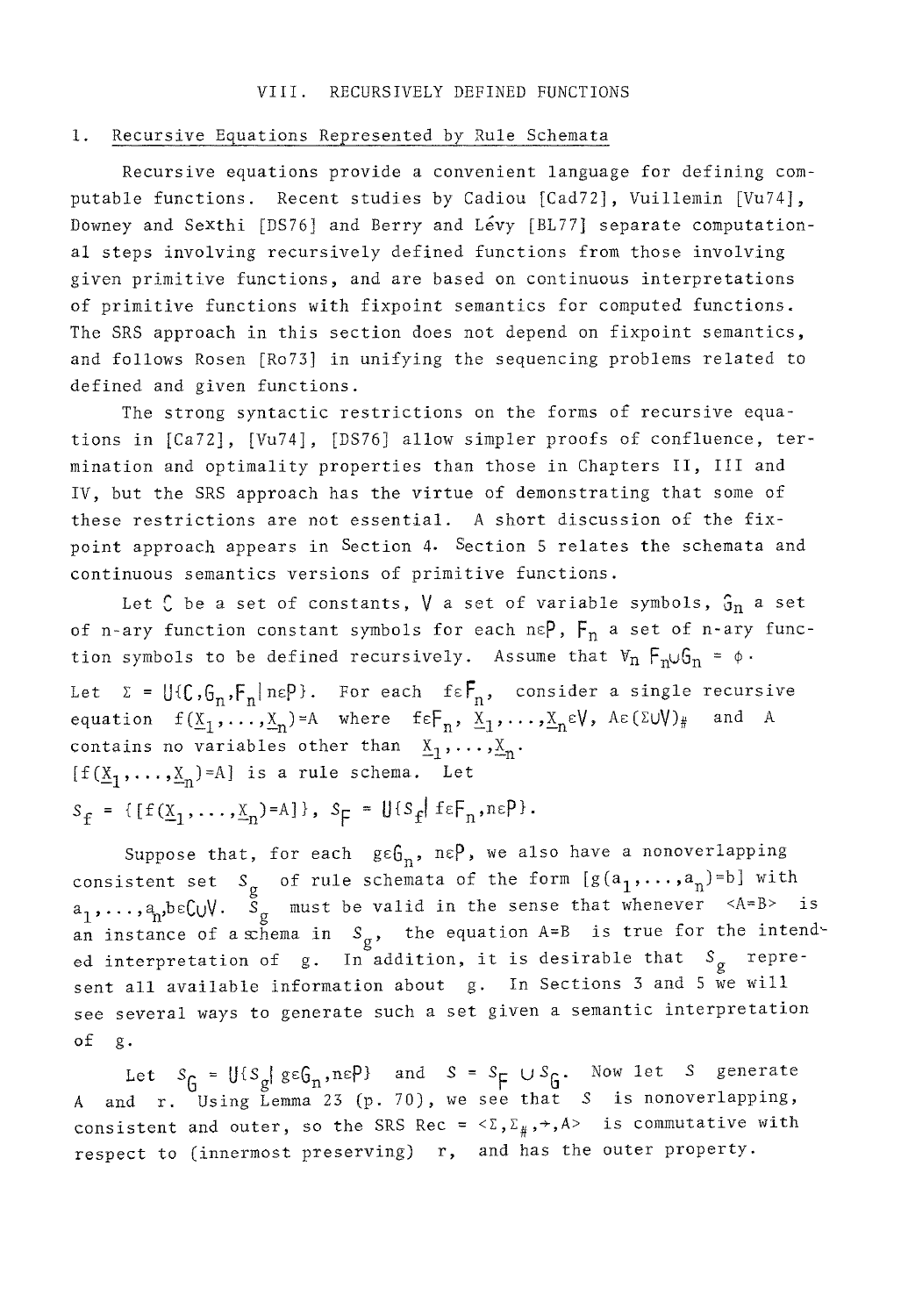Consider any  $\mathfrak{t}\in\mathop{\mathsf{F}}_{\mathbf{n}}^{\mathbf{n}}$  and  $\mathfrak{c}_1,\ldots,\mathfrak{c}_n,\mathfrak{det}.$  The singleton  $\mathfrak{z}\text{-}$ tree d $\mathfrak{e}\mathfrak{z}_\#$ is in normal form, and  $f(c_1, \ldots, c_n) \rightarrow \pi d$  iff  $f(c_1, \ldots, c_n) = d$  follows from the rule schemata S generating the equations  $\overline{A}$  (see Th. 5, p. 29). Also  $f(c_1, \ldots, c_n)$ <sup>\*</sup>d iff  $\tilde{f}(c_1, \ldots, c_n)$ =d where  $\tilde{f}$  is the meaning of f given by fixpoint semantics [Ro73] (Th. 8.4, p. 184). Reduction sequences form a rich class of computations of recursively defined functions, mimicking as special cases the types of computations considered by Cadiou [Cad72] (1.4.2, pp. 12-15), Vuillemin [Vu74] (1.3, 1.4, pp. 336-343) and Downey and Sethi [DS76] (Section 3, pp. 382-384). So, all of the following results about reduction sequences may be interpreted as statements about computations of recursively defined functions.

Theorem 19 (Recursive Equation Theorem).

Let Rec be a SRS constructed by the above methods to represent a set of recursive equations with primitive functions. Then Rec has the following properties:

- (I) Normal Forms are unique (i.e., recursively defined functions are single valued).
- (2) Eventually outermost reduction-sequences terminate whenever possible.
- (3) Strictly innermost sequences are infinite whenever possible.
- (4) Some strictly outermost noncopying sequence is optimal.
- (S) Strictly innermost noncopying sequences have maximal cost.

Proof:

- (1) Theorem 6  $(p. 38)$  and Theorem 17  $(p. 70)$ .
- (2) Theorem i0 (p. 50) and Theorem 18 (p. 71).
- (3) Theorem ii (p. 53) and Theorem 16 (p. 67).
- (4) Theorem 13 (p. 63) and Theorem 17 (p. 70).
- (5) Theorem 12 (p. 60) and Theorem 17 again. **[]**

(I) is well known. Vuillemin's "delay-rule" is related to (4).

# 2. Rule Schemata for Primitive Functions

In some cases elegant nonoverlapping sets of rule schemata for a function symbol will be suggested by popular sets of axioms for that symbol. For instance, the functions v and if then else may be represented by

 $S_{V} = \{[V(T, \underline{X})=T], [V(\underline{X}, T)=T], [V(F, F)=F]\}$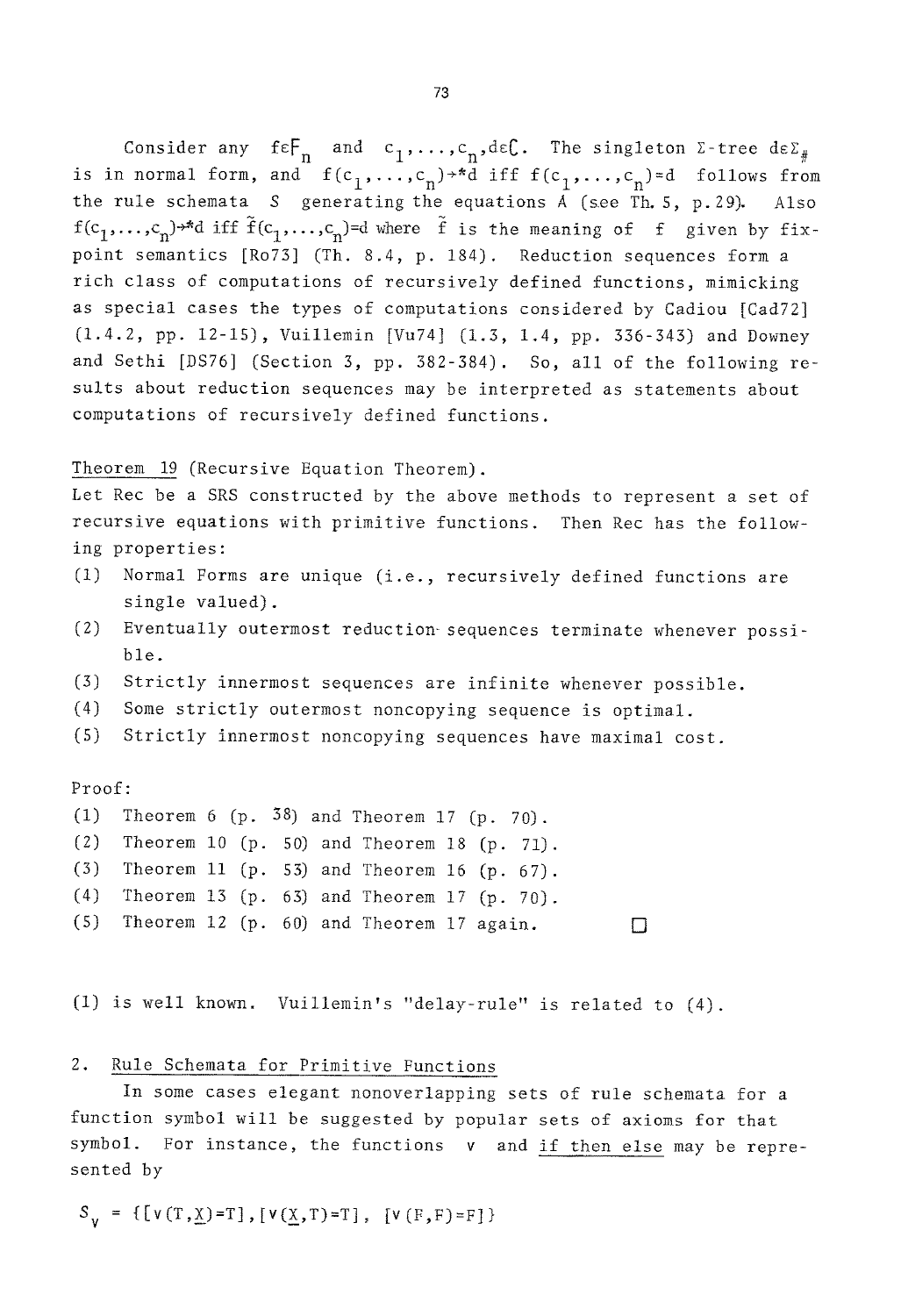$$
S_{\underline{\text{if then else}}} = \{ \underline{\text{if then else } (T, A, B) = A} \},
$$
  

$$
[ \underline{\text{if then else } (F, A, B) = B} ] \}.
$$

T,FEC represent truth and falsehood. In general, the construction of  $\mathrm{S}_{\mathrm{g}}$  depends on what kind of knowledge we have about  $\mathrm{g}_{\mathrm{\star}}$ .

Consider an interpretation  $\langle D, v \rangle$  of  $\bigcup U\{\mathbb{G}_n | n \in P\}$  (Def. 6, p. 8). Assume that every constant symbol is assigned a different value by v. Given v, we may define

$$
S_g = \{ [g(c_1, \ldots, c_n) = d] | c_1, \ldots, c_n, d \in \mathbb{C} \text{ and } \hat{v}(g(c_1, \ldots, c_n)) = \hat{v}d \}.
$$

Rosen's rule schemata  $R[g]$  [Ro73] (p. 178) may be generated in this fashion. Each  $s_{\rm g}$  is nonoverlapping and consistent by Lemma 23 (p. 70). Note that  $[g(c_1, \ldots, c_n)=d] \in S_g$  iff  $\langle D, v \rangle \models g(c_1, \ldots, c_n)=d$ .

More powerful sets of rule schemata may be obtained by using schema variables. Given  $\langle D, v \rangle$  above, suppose that

 $(vg)(vc_1, \ldots, \underline{a}, \ldots, vc_n) = vd$  for all  $\underline{a} \in D$ .

Then, the entire set of schemata

 $\{[g(c_1, \ldots, b, \ldots, c_n)=d]\}$  be  $C \subseteq S_g$  may be replaced by the singleton  $\{[g(c_1, \ldots, \underline{x}, \ldots, c_n)=d]\}.$  In general, for  $g \in G_n$ ,  $d \in \mathbb{C}$ , let

schematic 
$$
(g,d) = \{ [g(a_1 \ldots, a_n) = d] | a_i \in CW(\underline{x}_i)
$$
  
and  $\langle D, v \rangle \models g(a_1, \ldots, a_n) = d$   
and  $a_i \neq \underline{x}_i \Rightarrow \langle D, v \rangle \not\models g(a_1, \ldots, \underline{x}_i, \ldots, a_n) = d \}$ 

Then, an alternate set of nonoverlapping consistent schemata for g is defined by

 $S'_{g} = \bigcup \{ \underline{\text{schemata}} \ (g,d) \mid \ d \in \mathbb{C} \}.$ Note that  $\langle D, v \rangle \models g(c_1, \ldots, c_n) = d \text{ iff } \langle g(c_1, \ldots, c_n) = d \rangle$  is an instance of a schema in  $S^{\dagger}{}_{\sigma}$ .

### 3. Dominance Orderings for Recursive Equations

Given a SRS  $E$  generated by a set of rule schemata representing recursive equations, we may characterize a large class of dominance orderings d for which  $E$  is d-outer.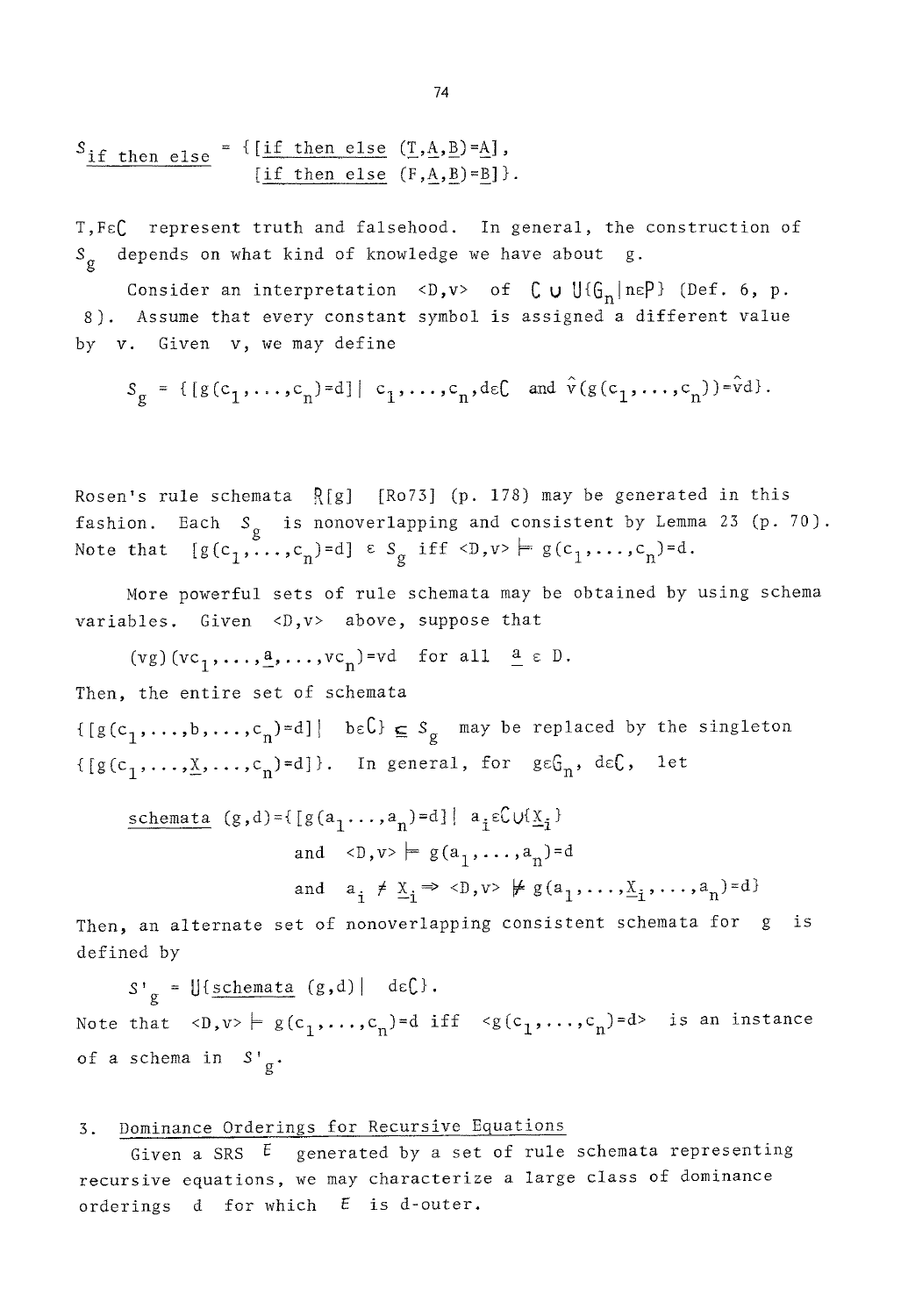Lemma 24 Let  $S = \bigcup \{s_f, s_g \mid f \in F_n, g \in G_n, n \in P\}$ be a set of rule schemata representing a set of recursive equations, let A be generated by S, and let  $E = \langle \Sigma, F, \rightarrow, A \rangle$  be a SRS constructed by the methods of Section 1. Let d be a dominance ordering satisfying the following for all  $A \in F$ and  $x, y, z \in \text{domainA}:$ If  $Ax = g \in G_n$  and  $x \cdot (i)$  and  $y \cdot x \cdot (j)$  and  $z, i \neq j$ , and  $y(dA)z$ , then S contains no schema of the form  $[g(\ldots,\underline{x}_i,\ldots,c_i,\ldots)]=d]$ (if i<j) or the form  $[g(\ldots,c_i,\ldots,\underline{X}_i,\ldots)=d]$  (if j<i). Then E is d-outer. Proof: Straightforward from Definition 41 (p. 63). **[]**  Definition 51 A set of rule schemata S representing recursive equations is sequential iff the following holds: S does not contain two different schemata of the forms  $[g(\ldots, \underline{x}_i, \ldots, c_i, \ldots)]=e]$  $[g(\ldots,c_{i},\ldots,\underline{x}_{i},\ldots)-f].$ Vuillemin's sequential functions [Vu74] (3.3, pp. 351-353) generate sequential sets of rule schemata. Theorem 20 Let S be a sequential set of rule schemata representing recursive equations and let  $E = \langle \Sigma, F, \cdot, A \rangle$  be the associated SRS. Define d as follows: Let x,y be in domainA. If  $x$  anc  $y$ , then  $x(dA)y$ . If  $y$  anc  $x$ , then  $y(dA)x$ .

If  $x|y$ , let z be the least common ancestor of x and y, that is  $z \cdot (i)$  anc x and  $z \cdot (j)$  anc y where  $i \neq j$ . If  $A z = g \varepsilon G^n$  and S contains  $[g(\ldots, c_i, \ldots, \underline{x}_j, \ldots) = e]$ , then  $x(dA)y$ . If S contains  $[g(\ldots,\underline{X}_i,\ldots,c_i,\ldots)]=f$ , then  $y(dA)x$ .

7B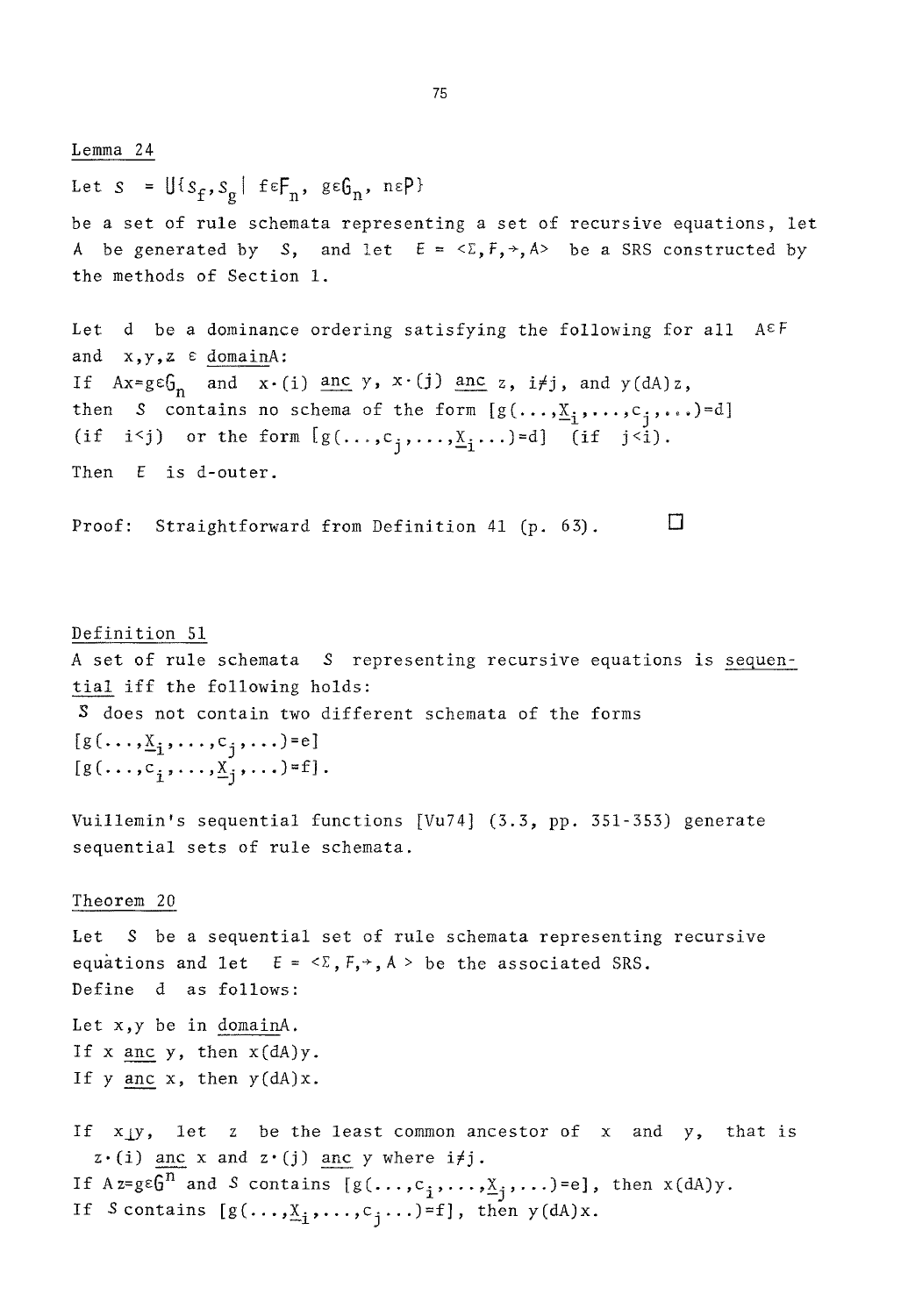In case neither form of schema is in S, the relationship of x and y is irrelevant, so let

 $x(dA)y$  if  $i < j$ ,  $y(dA)x$  if  $j < i$ .

Then E is d-outer and, for all AEF, dA is a total ordering.

Proof: By Lemma 24 (p. 75) and Definition 51 (p. 75)  $\Box$ 

Note that, when d is preorder, Theorem 20 is a special case of clause (2) of Theorem 18 (p. 71).

Theorem 20 (with Theorem 15, p.  $6-5$ ) guarantees an easy way to find optimal noncopying reduction sequences for sequential recursive systems by simply computing the unique strictly d-outermost sequence for some total dominance ordering d. Vuillemin's "generalized delay rule" [Vu74] (3.1, p. 352) is a variation on d-outermost sequences.

## '4. Continuous Semantics for Recursive Equations

Given  $C$ ,  $V$ ,  $G_n$ ,  $F_n$ ,  $\Sigma$  as in Section 1, assume that we have a continuous interpretation <D,v> of  $\Sigma$ , with (vf) $(\underline{d}_1, \ldots, \underline{d}_n) = \omega$ for  $f \in F_n$ ,  $\underline{d}_1,\ldots,$   $\underline{d}_n \in D$ . v represents the initial information we have about the primitive symbols in  $C$  and  $G_n$ , with no information at all about defined symbols in  $F_n$ . Consider the SRS  $\langle \Sigma, \Sigma_\# , \rightarrow , A \rangle$  where A is a set of recursive equations.

```
Theorem 21
```
Let A be a set of recursive equations containing exactly one equation of the form  $f(\underline{X}_1, \ldots, \underline{X}_n)=A$  for each  $f \in F_n$ ,  $n \in P$ . Let <D, v> be a continuous interpretation of  $\Sigma = \text{Coul}\{F_n, G_n | n \in P\}$ , with  $(vf)(\underline{d}_1, \ldots, \underline{d}_n) = \omega$  for all  $f \in F_n$ . Then  $v^a(\text{Def.}^n, 14, p.16)$ exists and  $\bar{\hat{v}}^a A = \text{def}A$ , for all  $A \in \Sigma_{\#}$ .

Proof: Define a function

 $\tau : (\Sigma \rightarrow (D^{\star} \rightarrow D)) \rightarrow (\Sigma \rightarrow (D^{\star} \rightarrow D))$ 

which maps valuations of  $\Sigma$  to valuations of  $\Sigma$  as follows:

 $(\tau_W)c = vc$  for c $\epsilon$ C  $(\tau w) g = v g$  for  $g \epsilon b_m$  $((\tau w)f)(d_1,\ldots,d_n) = \tilde{w}(A((A^{-1}\underline{X}_i)\leftarrow d_i | 1\leq i\leq n))$ for  $f \in F_n$ ,  $\underline{d}_1$ , ...,  $\underline{d}_n \in D$ .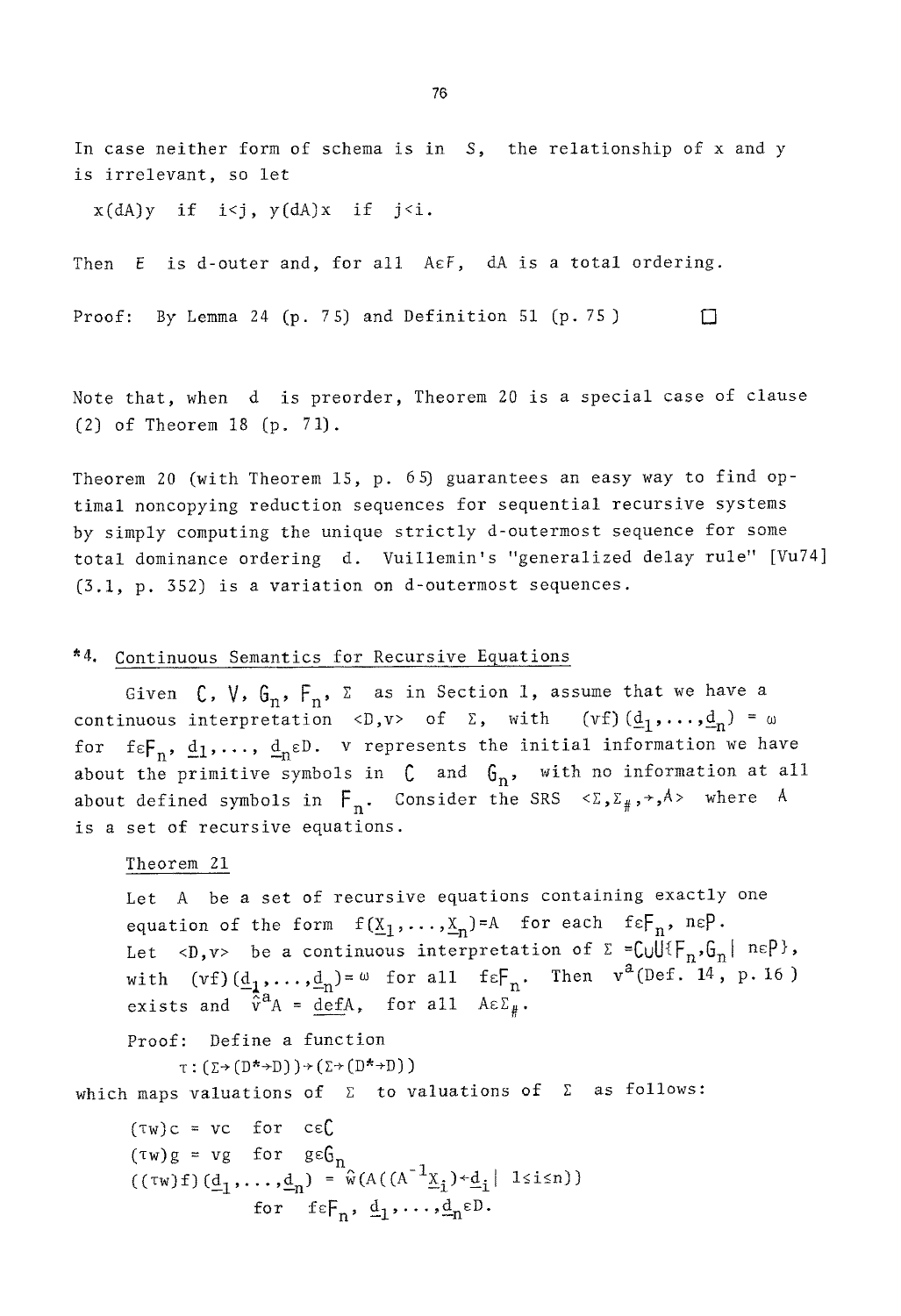$\text{If } p \tau = \Box$  {w|  $\tau w = w$ } exists by Lemma 4 (p. 14). It is straightforward to show that  $Tw = w$  iff  $\langle D, w \rangle \models A$  and  $v \subseteq w$ , So,  $v^a = \text{Ifp } \tau$ . def A exists by Theorem 7 (p. 38).  $\det A \subseteq v^A$  by clause (1) of Theorem 2 (p. 17). To show that  $v$  A  $\sqcup$  def A, consider the alternate form of  $\,\mathrm{Ifp\,T}$  :  $v^a = 1$ fp  $\tau = | \{ \tau^i \Omega | i \epsilon \} |$  (Lemma 4).  $({\Omega}$  is the valuation such that  $(\Omega a)(\underline{d}_1, \ldots, \underline{d}_n)_{\infty}$  for all  $a \in \Sigma$ ,  $\underline{d}_1, \ldots, \underline{d}_n \in D)$ . First, show by induction on the structure of A that  $\hat{v}^A A$  =  $\|\cdot\|$  { $(\tau^{\dot{1}}\Omega)$ A| i $\epsilon$ N}. Then, show by induction on i that  $(\tau^{\dot{\mathbf{i}}\Omega})A \subseteq \hat{v}B$  for some B where  $A\rightarrow*B$ .  $\hat{v}^A A \subseteq \iint \hat{v}B \mid A * B$  =  $|\hat{v}B| A+A = B$  = def A  $\square$ 

### Corollary 4

- (1) In  $\langle \Sigma, \Sigma_{\#}, \rightarrow A \rangle$  described above,  $(A_i) \in \mathbb{C} \Rightarrow \hat{v}^A A_0 = \iint \hat{v} A_i \mid i \in \mathbb{N}.$
- (2) If, in addition, for each equation  $[f(X_1,\ldots,X_n)=A]~\epsilon$  , A is of the form  $g(B_1, \ldots, B_m)$ , then  $(A_i) \in O^e \Rightarrow \tilde{v}^A A_0 = \bigsqcup \{vA_i \mid i\in \mathbb{N}\}.$

Proof:

- (i) Direct from Theoroms 9 (p. 43) and 21.
- (2) With such strong restrictions on the equations, it is straightforward to show that  $0^e = c$ .

A detailed comparison of this chapter with the work of Cadiou [Cad72], Vuillemin [Vu74], Downey and Sethi [Ds76] and Berry and Lévy [BL77] reveals multitudinous small, and sometimes subtle, differences, too intricate to describe fully here. Roughly, the authors above treat  $\hat{\mathbf{v}}^{\mathsf{A}}$ A as the "denotational" meaning of a term  $\mathbf{A_{0}}$ . They (implicitly) consider a SRS such as  $\langle \Sigma, \Sigma_{\#}, \rightarrow, A \rangle$  of this section. Given a reduction sequence  $(A_i)$ , the computed meaning of  $A_{\theta}$  is  $\bigcup \{vA_i | i\in \mathbb{N}\}\$ . A computation rule is correct ([Vu74] Section 2, p. 343; [DS76] Def. 3.1, p. 385; [BL77] III. 2.5 Definition, P.223) when it produces sequences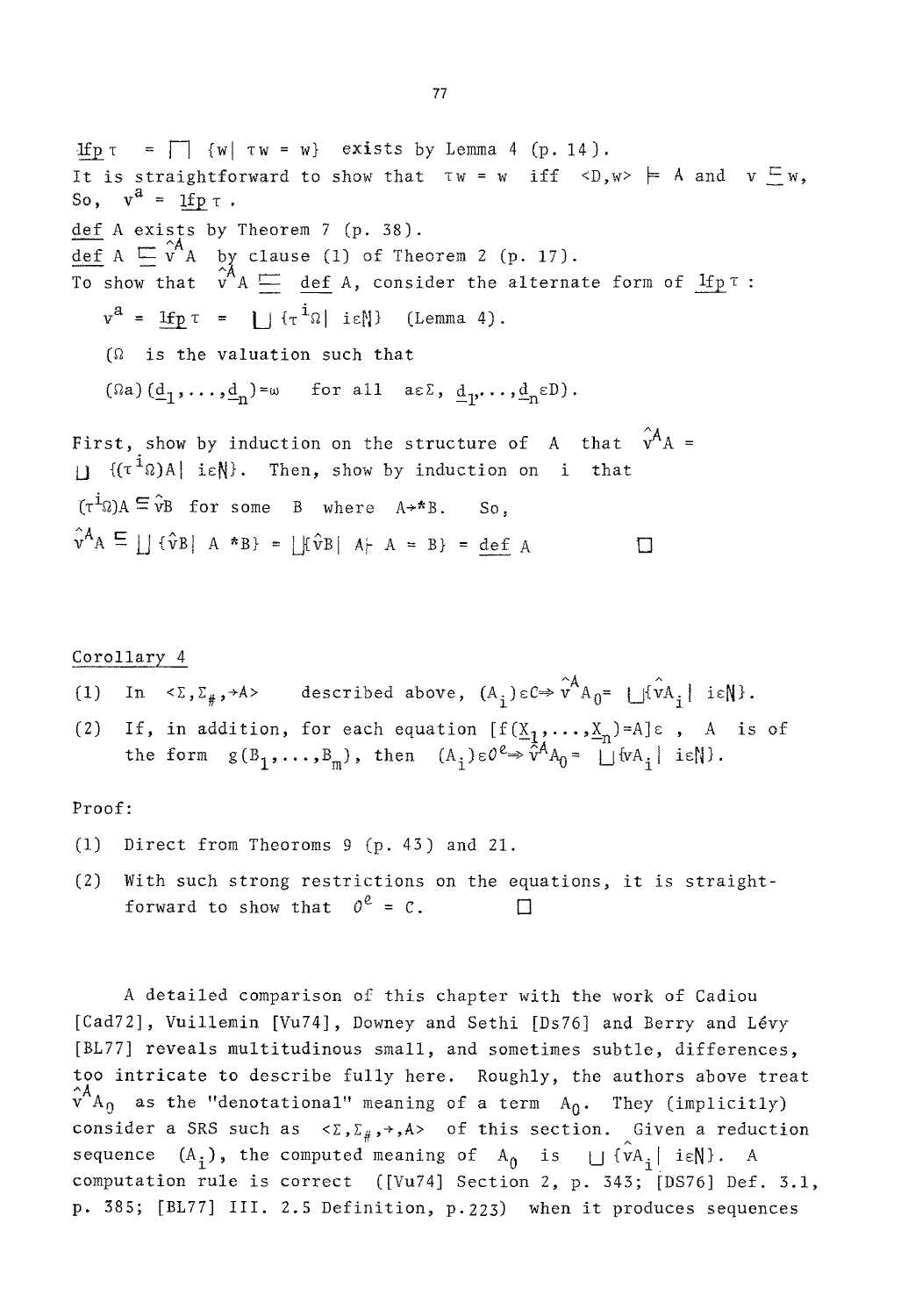$(A_i)$  such that  $\bigcup {\hat{v}A_i}$  ieN} =  $\hat{v}^A A_0$ , that is, the denotational and computed meanings agree. Cadiou (1.7.1, p. 20), and Vuillemin ((6), p. 230; Prop. 4, Th. 3, p. 231) show that the special complete sequences described in V.3 (p. 43) are correct, essentially a special case of Corollary 4, clause  $(1)$ . Vuillemin  $((4)$ , p. 230; Prop. 4, Th. 3, p. 531) and Downey and Sethi (Th. 4.1, p. 386) go on to show that the eventually outermost sequences described in V.5 are correct under strong syntactic restrictions. Downey and Sethi use a notion of syntactic dominance to essentially characterize  $0^e$  and prove correctness of all eventually outermost sequences. The syntactic restrictions correspond to those in Corollary 4, clause (2), so  $0^e = c$  in cases covered by the above work. Vuillemin's result on the optimality of the delay rule (3.1, p. 232) corresponds roughly to Theoroms 13 (p. 63) and 20 (p. 75). Berry and Lévy generalize the approach of Cadiou, Vuillemin, Downey and Sethi by relaxing the syntactic restrictions on recursive equations.

#### ~5. Continuous Semantics for Primitive Functions

The relationship between rule schemata and continuous interpretations may become quite complex if the CPO domains involved are allowed to be very rich. To illustrate the general nature of this relationship, we consider the very simplest of domains, the flat or discrete domains. Given the set of constant symbols  $C$ , let  $D = \{ \underline{a} \mid a \in C \} \cup \{\omega\}$ . Let  $\Box$ be the simplest partial ordering of D, that is  $\underline{a} \subseteq \underline{b}$  iff  $\underline{a} = \omega$  or a = b. Let v be the continuous interpretation defined by

$$
\begin{aligned}\n\text{va} &= \underline{a} \quad \text{if} \quad a \in C \\
(\text{va}) \left(\underline{d}_1, \ldots, \underline{d}_n\right) = \omega \quad \text{in all other cases.}\n\end{aligned}
$$

Now, given a nonoverlapping consistent set A of schemata for the primitive functions  $G_n$ , all of the form  $g(a_1,\ldots,a_n) = b$  with  $a_1, \ldots, a_n, b \in \mathbb{C} \cup \mathbb{V}$ ,  $v^A$  exists and satisfies

$$
(v^Ag)(\underline{a}_1, ..., \underline{a}_n) = b
$$
 if  $g(a_1, ..., a_n) = b$  is an instance  
of a rule in A  
 $\omega$  otherwise

Conversely, given a continuous interpretation  $\langle D, w \rangle$  with  $v \in W$ , let

schematic  
\n
$$
\begin{array}{ll}\n\text{schematic} & (g,d) = \{ [g(a_1, \ldots, a_n) = d] \mid a_i \in \mathbb{C} \cup \{ \underline{x}_i \} \\
& \text{and} \quad \langle D, w \rangle \models g(a_1, \ldots, a_n) = d \\
& \text{and} \quad a_i \neq \underline{X}_i \Rightarrow \\
& \langle D, w \rangle \not\models g(a_1, \ldots, a_{i-1}, \omega, a_{i+1}, \ldots, a_n) = d \}\n\end{array}
$$